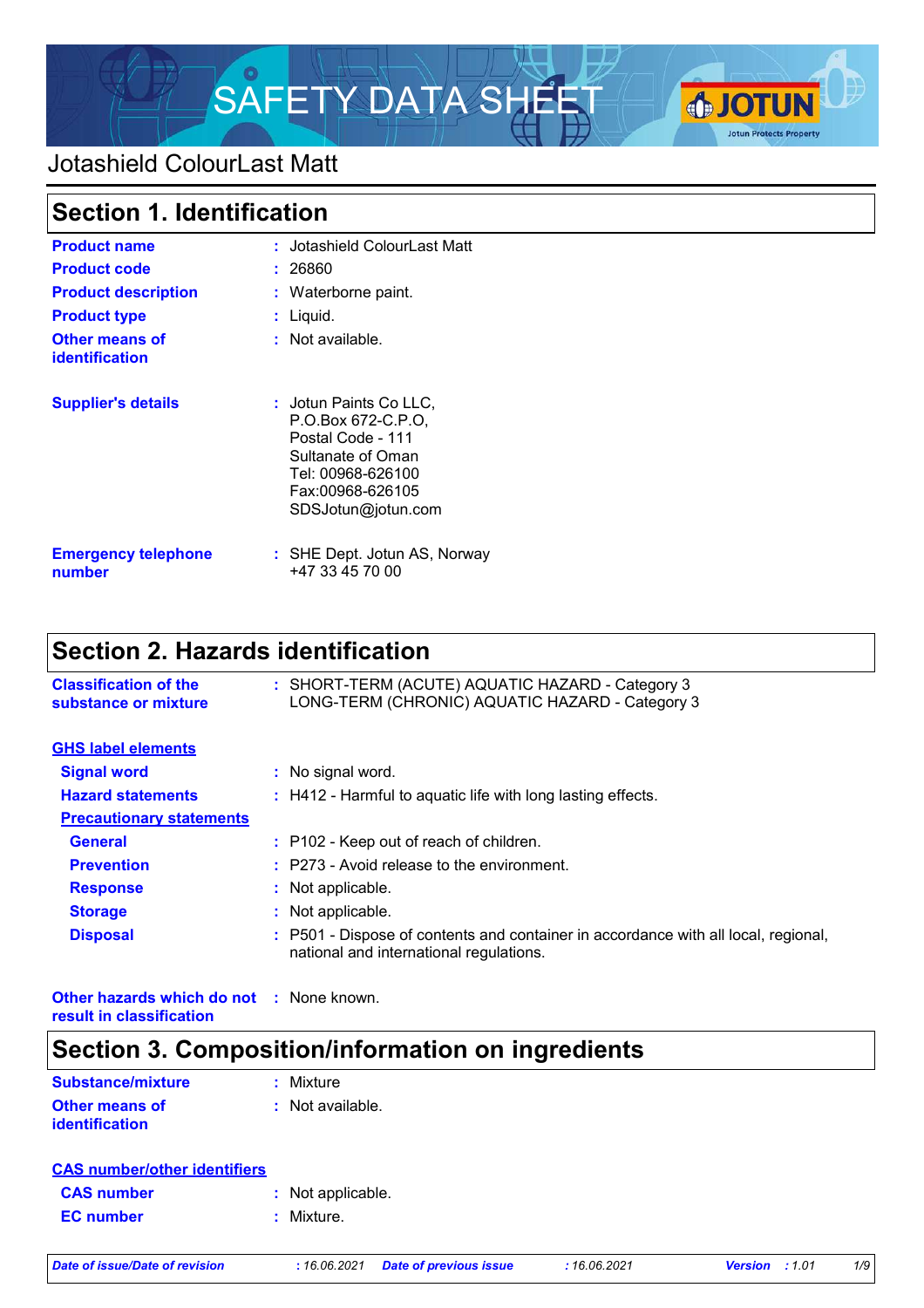### **Section 3. Composition/information on ingredients**

**Product code :** 26860

| <b>Ingredient name</b>                        | %       | <b>CAS number</b> |
|-----------------------------------------------|---------|-------------------|
| Alcohols, C16-18 and C18-unsatd., ethoxylated | ≤0.3    | 68920-66-1        |
| C(M) T/MIT (3:1)                              | < 0.003 | 55965-84-9        |

**There are no additional ingredients present which, within the current knowledge of the supplier and in the concentrations applicable, are classified as hazardous to health or the environment and hence require reporting in this section.**

**Occupational exposure limits, if available, are listed in Section 8.**

### **Section 4. First aid measures**

| <b>Description of necessary first aid measures</b> |                                                                                                                                                                                                                                                                                                                                                                                                                                                                                                                                                                                                                                                                                                                                                                                                                              |
|----------------------------------------------------|------------------------------------------------------------------------------------------------------------------------------------------------------------------------------------------------------------------------------------------------------------------------------------------------------------------------------------------------------------------------------------------------------------------------------------------------------------------------------------------------------------------------------------------------------------------------------------------------------------------------------------------------------------------------------------------------------------------------------------------------------------------------------------------------------------------------------|
| <b>Eye contact</b>                                 | : Immediately flush eyes with plenty of water, occasionally lifting the upper and lower<br>eyelids. Check for and remove any contact lenses. Continue to rinse for at least 10<br>minutes. Get medical attention if irritation occurs.                                                                                                                                                                                                                                                                                                                                                                                                                                                                                                                                                                                       |
| <b>Inhalation</b>                                  | : Remove victim to fresh air and keep at rest in a position comfortable for breathing.<br>If not breathing, if breathing is irregular or if respiratory arrest occurs, provide<br>artificial respiration or oxygen by trained personnel. It may be dangerous to the<br>person providing aid to give mouth-to-mouth resuscitation. Get medical attention if<br>adverse health effects persist or are severe. If unconscious, place in recovery<br>position and get medical attention immediately. Maintain an open airway. Loosen<br>tight clothing such as a collar, tie, belt or waistband.                                                                                                                                                                                                                                 |
| <b>Skin contact</b>                                | : Flush contaminated skin with plenty of water. Remove contaminated clothing and<br>shoes. Get medical attention if symptoms occur. Wash clothing before reuse.<br>Clean shoes thoroughly before reuse.                                                                                                                                                                                                                                                                                                                                                                                                                                                                                                                                                                                                                      |
| <b>Ingestion</b>                                   | : Wash out mouth with water. Remove dentures if any. Remove victim to fresh air<br>and keep at rest in a position comfortable for breathing. If material has been<br>swallowed and the exposed person is conscious, give small quantities of water to<br>drink. Stop if the exposed person feels sick as vomiting may be dangerous. Do not<br>induce vomiting unless directed to do so by medical personnel. If vomiting occurs,<br>the head should be kept low so that vomit does not enter the lungs. Get medical<br>attention if adverse health effects persist or are severe. Never give anything by<br>mouth to an unconscious person. If unconscious, place in recovery position and get<br>medical attention immediately. Maintain an open airway. Loosen tight clothing such<br>as a collar, tie, belt or waistband. |

| <b>Most important symptoms/effects, acute and delayed</b> |                                                                                                                                                                               |
|-----------------------------------------------------------|-------------------------------------------------------------------------------------------------------------------------------------------------------------------------------|
| <b>Potential acute health effects</b>                     |                                                                                                                                                                               |
| <b>Eye contact</b>                                        | : No known significant effects or critical hazards.                                                                                                                           |
| <b>Inhalation</b>                                         | : No known significant effects or critical hazards.                                                                                                                           |
| <b>Skin contact</b>                                       | : No known significant effects or critical hazards.                                                                                                                           |
| <b>Ingestion</b>                                          | : No known significant effects or critical hazards.                                                                                                                           |
| <b>Over-exposure signs/symptoms</b>                       |                                                                                                                                                                               |
| <b>Eye contact</b>                                        | : No specific data.                                                                                                                                                           |
| <b>Inhalation</b>                                         | : No specific data.                                                                                                                                                           |
| <b>Skin contact</b>                                       | : No specific data.                                                                                                                                                           |
| <b>Ingestion</b>                                          | : No specific data.                                                                                                                                                           |
|                                                           | Indication of immediate medical attention and special treatment needed, if necessary                                                                                          |
| <b>Notes to physician</b>                                 | : Treat symptomatically. Contact poison treatment specialist immediately if large<br>quantities have been ingested or inhaled.                                                |
| <b>Specific treatments</b>                                | : No specific treatment.                                                                                                                                                      |
| <b>Protection of first-aiders</b>                         | : No action shall be taken involving any personal risk or without suitable training. It<br>may be dangerous to the person providing aid to give mouth-to-mouth resuscitation. |
|                                                           |                                                                                                                                                                               |

*Date of issue/Date of revision* **:** *16.06.2021 Date of previous issue : 16.06.2021 Version : 1.01 2/9*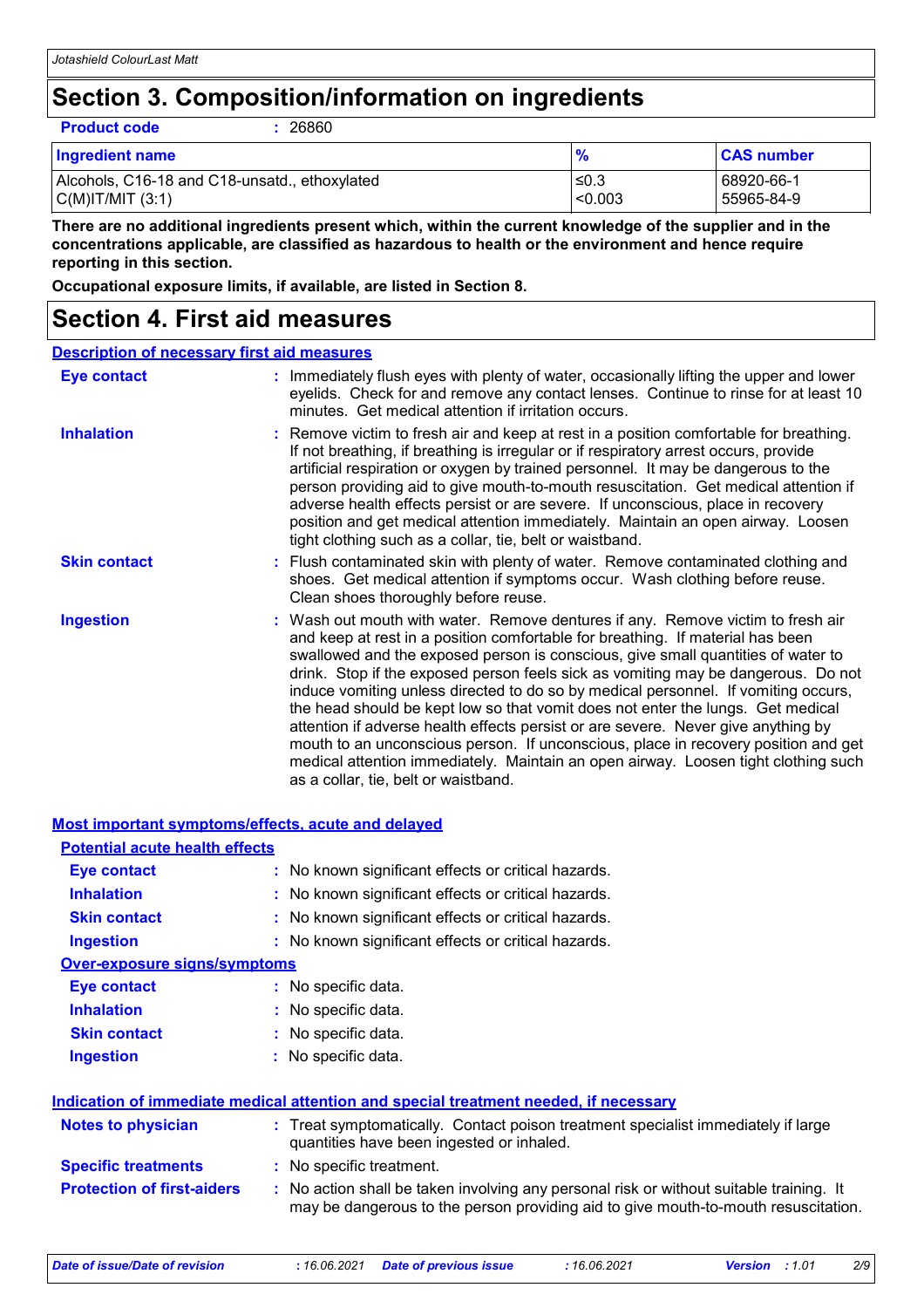### **Section 4. First aid measures**

**See toxicological information (Section 11)**

### **Section 5. Firefighting measures**

| <b>Extinguishing media</b>                               |                                                                                                                                                                                                                                                                                                      |
|----------------------------------------------------------|------------------------------------------------------------------------------------------------------------------------------------------------------------------------------------------------------------------------------------------------------------------------------------------------------|
| <b>Suitable extinguishing</b><br>media                   | : Use an extinguishing agent suitable for the surrounding fire.                                                                                                                                                                                                                                      |
| <b>Unsuitable extinguishing</b><br>media                 | : None known.                                                                                                                                                                                                                                                                                        |
| <b>Specific hazards arising</b><br>from the chemical     | : In a fire or if heated, a pressure increase will occur and the container may burst.<br>This material is harmful to aquatic life with long lasting effects. Fire water<br>contaminated with this material must be contained and prevented from being<br>discharged to any waterway, sewer or drain. |
| <b>Hazardous thermal</b><br>decomposition products       | : Decomposition products may include the following materials:<br>carbon dioxide<br>carbon monoxide<br>metal oxide/oxides                                                                                                                                                                             |
| <b>Special protective actions</b><br>for fire-fighters   | : Promptly isolate the scene by removing all persons from the vicinity of the incident if<br>there is a fire. No action shall be taken involving any personal risk or without<br>suitable training.                                                                                                  |
| <b>Special protective</b><br>equipment for fire-fighters | : Fire-fighters should wear appropriate protective equipment and self-contained<br>breathing apparatus (SCBA) with a full face-piece operated in positive pressure<br>mode.                                                                                                                          |

### **Section 6. Accidental release measures**

#### **Personal precautions, protective equipment and emergency procedures**

| For non-emergency<br>personnel                              | : No action shall be taken involving any personal risk or without suitable training.<br>Evacuate surrounding areas. Keep unnecessary and unprotected personnel from<br>entering. Do not touch or walk through spilt material. Avoid breathing vapour or<br>mist. Provide adequate ventilation. Wear appropriate respirator when ventilation is<br>inadequate. Put on appropriate personal protective equipment.                                                                                                                                                                                                                                                                                                   |
|-------------------------------------------------------------|-------------------------------------------------------------------------------------------------------------------------------------------------------------------------------------------------------------------------------------------------------------------------------------------------------------------------------------------------------------------------------------------------------------------------------------------------------------------------------------------------------------------------------------------------------------------------------------------------------------------------------------------------------------------------------------------------------------------|
| For emergency responders                                    | If specialised clothing is required to deal with the spillage, take note of any<br>information in Section 8 on suitable and unsuitable materials. See also the<br>information in "For non-emergency personnel".                                                                                                                                                                                                                                                                                                                                                                                                                                                                                                   |
| <b>Environmental precautions</b>                            | : Avoid dispersal of spilt material and runoff and contact with soil, waterways, drains<br>and sewers. Inform the relevant authorities if the product has caused environmental<br>pollution (sewers, waterways, soil or air). Water polluting material. May be harmful<br>to the environment if released in large quantities.                                                                                                                                                                                                                                                                                                                                                                                     |
| <b>Methods and material for containment and cleaning up</b> |                                                                                                                                                                                                                                                                                                                                                                                                                                                                                                                                                                                                                                                                                                                   |
| <b>Small spill</b>                                          | : Stop leak if without risk. Move containers from spill area. Dilute with water and mop<br>up if water-soluble. Alternatively, or if water-insoluble, absorb with an inert dry<br>material and place in an appropriate waste disposal container. Dispose of via a<br>licensed waste disposal contractor.                                                                                                                                                                                                                                                                                                                                                                                                          |
| <b>Large spill</b>                                          | : Stop leak if without risk. Move containers from spill area. Approach the release<br>from upwind. Prevent entry into sewers, water courses, basements or confined<br>areas. Wash spillages into an effluent treatment plant or proceed as follows.<br>Contain and collect spillage with non-combustible, absorbent material e.g. sand,<br>earth, vermiculite or diatomaceous earth and place in container for disposal<br>according to local regulations (see Section 13). Dispose of via a licensed waste<br>disposal contractor. Contaminated absorbent material may pose the same hazard<br>as the spilt product. Note: see Section 1 for emergency contact information and<br>Section 13 for waste disposal. |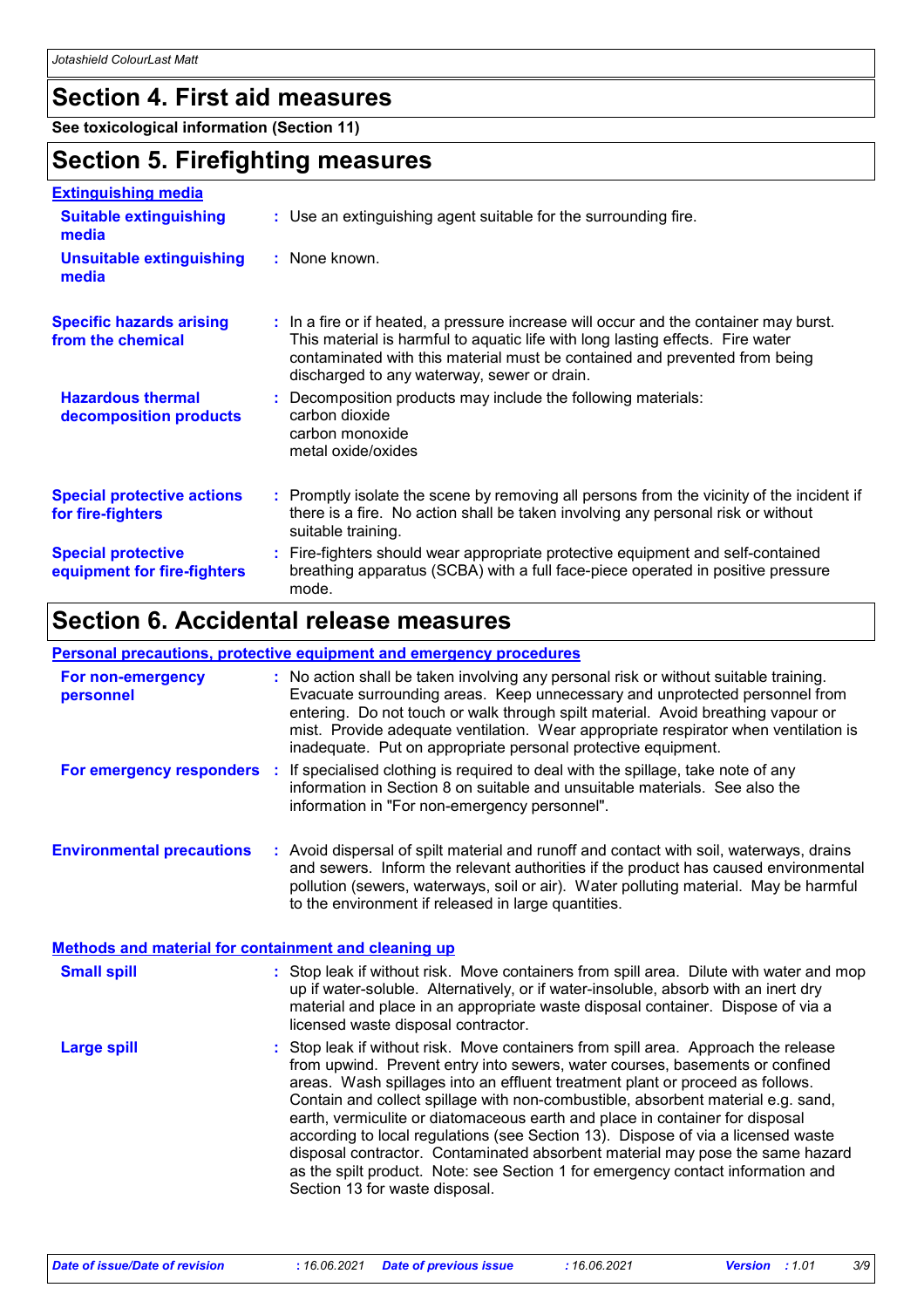# **Section 7. Handling and storage**

| <b>Precautions for safe handling</b>                                      |                                                                                                                                                                                                                                                                                                                                                                                                                                                                                                                                                                                   |
|---------------------------------------------------------------------------|-----------------------------------------------------------------------------------------------------------------------------------------------------------------------------------------------------------------------------------------------------------------------------------------------------------------------------------------------------------------------------------------------------------------------------------------------------------------------------------------------------------------------------------------------------------------------------------|
| <b>Protective measures</b>                                                | : Put on appropriate personal protective equipment (see Section 8). Do not ingest.<br>Avoid contact with eyes, skin and clothing. Avoid breathing vapour or mist. Avoid<br>release to the environment. Keep in the original container or an approved<br>alternative made from a compatible material, kept tightly closed when not in use.<br>Empty containers retain product residue and can be hazardous. Do not reuse<br>container.                                                                                                                                             |
| <b>Advice on general</b><br>occupational hygiene                          | : Eating, drinking and smoking should be prohibited in areas where this material is<br>handled, stored and processed. Workers should wash hands and face before<br>eating, drinking and smoking. Remove contaminated clothing and protective<br>equipment before entering eating areas. See also Section 8 for additional<br>information on hygiene measures.                                                                                                                                                                                                                     |
| <b>Conditions for safe storage,</b><br>including any<br>incompatibilities | Store in accordance with local regulations. Store in original container protected<br>from direct sunlight in a dry, cool and well-ventilated area, away from incompatible<br>materials (see Section 10) and food and drink. Keep container tightly closed and<br>sealed until ready for use. Containers that have been opened must be carefully<br>resealed and kept upright to prevent leakage. Do not store in unlabelled containers.<br>Use appropriate containment to avoid environmental contamination. See Section 10<br>for incompatible materials before handling or use. |

## **Section 8. Exposure controls/personal protection**

| <b>Control parameters</b>                  |                                                                                                                                                                                                                                                                                                                                                                                                                                                                                                                                                                                                                                                                                                                                                                                              |
|--------------------------------------------|----------------------------------------------------------------------------------------------------------------------------------------------------------------------------------------------------------------------------------------------------------------------------------------------------------------------------------------------------------------------------------------------------------------------------------------------------------------------------------------------------------------------------------------------------------------------------------------------------------------------------------------------------------------------------------------------------------------------------------------------------------------------------------------------|
| <b>Occupational exposure limits</b>        |                                                                                                                                                                                                                                                                                                                                                                                                                                                                                                                                                                                                                                                                                                                                                                                              |
| None.                                      |                                                                                                                                                                                                                                                                                                                                                                                                                                                                                                                                                                                                                                                                                                                                                                                              |
| <b>Appropriate engineering</b><br>controls | : Good general ventilation should be sufficient to control worker exposure to airborne<br>contaminants.                                                                                                                                                                                                                                                                                                                                                                                                                                                                                                                                                                                                                                                                                      |
| <b>Environmental exposure</b><br>controls  | : Emissions from ventilation or work process equipment should be checked to ensure<br>they comply with the requirements of environmental protection legislation. In some<br>cases, fume scrubbers, filters or engineering modifications to the process<br>equipment will be necessary to reduce emissions to acceptable levels.                                                                                                                                                                                                                                                                                                                                                                                                                                                              |
| <b>Individual protection measures</b>      |                                                                                                                                                                                                                                                                                                                                                                                                                                                                                                                                                                                                                                                                                                                                                                                              |
| <b>Hygiene measures</b>                    | : Wash hands, forearms and face thoroughly after handling chemical products, before<br>eating, smoking and using the lavatory and at the end of the working period.<br>Appropriate techniques should be used to remove potentially contaminated clothing.<br>Wash contaminated clothing before reusing. Ensure that eyewash stations and<br>safety showers are close to the workstation location.                                                                                                                                                                                                                                                                                                                                                                                            |
| <b>Eye/face protection</b>                 | : Safety eyewear complying to EN 166 should be used when a risk assessment<br>indicates this is necessary to avoid exposure to liquid splashes, mists, gases or<br>dusts. If contact is possible, the following protection should be worn, unless the<br>assessment indicates a higher degree of protection: safety glasses with side-<br>shields.                                                                                                                                                                                                                                                                                                                                                                                                                                           |
| <b>Skin protection</b>                     |                                                                                                                                                                                                                                                                                                                                                                                                                                                                                                                                                                                                                                                                                                                                                                                              |
| <b>Hand protection</b>                     | : There is no one glove material or combination of materials that will give unlimited<br>resistance to any individual or combination of chemicals.<br>The breakthrough time must be greater than the end use time of the product.<br>The instructions and information provided by the glove manufacturer on use,<br>storage, maintenance and replacement must be followed.<br>Gloves should be replaced regularly and if there is any sign of damage to the glove<br>material.<br>Always ensure that gloves are free from defects and that they are stored and used<br>correctly.<br>The performance or effectiveness of the glove may be reduced by physical/chemical<br>damage and poor maintenance.<br>Barrier creams may help to protect the exposed areas of the skin but should not be |

| Date of issue/Date of revision | : 16.06.2021 Date of previous issue | 16.06.2021 | <b>Version</b> : 1.01 | 4/9 |
|--------------------------------|-------------------------------------|------------|-----------------------|-----|
|                                |                                     |            |                       |     |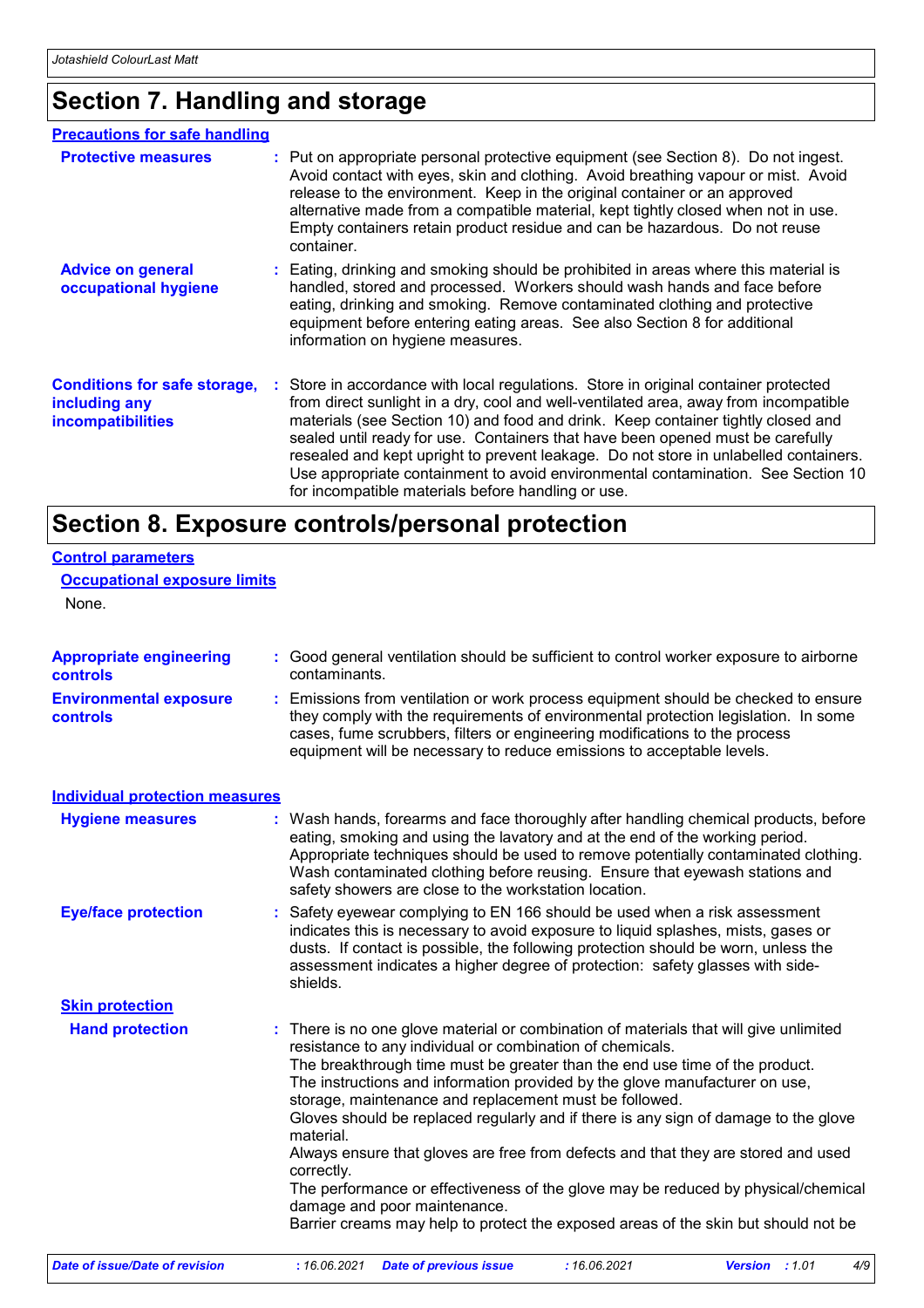### **Section 8. Exposure controls/personal protection**

|                               | applied once exposure has occurred.                                                                                                                                                                                                                  |
|-------------------------------|------------------------------------------------------------------------------------------------------------------------------------------------------------------------------------------------------------------------------------------------------|
|                               | Wear suitable gloves tested to EN374.<br>Recommended, gloves(breakthrough time) > 8 hours: PVC<br>May be used, gloves(breakthrough time) 4 - 8 hours: nitrile rubber, neoprene,<br>polyvinyl alcohol (PVA), 4H                                       |
| <b>Body protection</b>        | : Personal protective equipment for the body should be selected based on the task<br>being performed and the risks involved and should be approved by a specialist<br>before handling this product.                                                  |
| <b>Other skin protection</b>  | : Appropriate footwear and any additional skin protection measures should be<br>selected based on the task being performed and the risks involved and should be<br>approved by a specialist before handling this product.                            |
| <b>Respiratory protection</b> | : If workers are exposed to concentrations above the exposure limit, they must use a<br>respirator according to EN 140. By spraying : particulate filter (FFP2 / N95). In<br>confined spaces, use compressed-air or fresh-air respiratory equipment. |

### **Section 9. Physical and chemical properties**

| <b>Appearance</b>                                 |                                                                                                                                                       |
|---------------------------------------------------|-------------------------------------------------------------------------------------------------------------------------------------------------------|
| <b>Physical state</b>                             | $:$ Liquid.                                                                                                                                           |
| <b>Colour</b>                                     | : Various                                                                                                                                             |
| <b>Odour</b>                                      | : Characteristic.                                                                                                                                     |
| <b>Odour threshold</b>                            | : Not applicable.                                                                                                                                     |
| pH                                                | $: 8 \text{ to } 10.5$                                                                                                                                |
| <b>Melting point</b>                              | : 0                                                                                                                                                   |
| <b>Boiling point</b>                              | : Lowest known value: $100^{\circ}$ C (212°F) (water). Weighted average: $106.25^{\circ}$ C (223.3°F)                                                 |
| <b>Flash point</b>                                | : Not available.                                                                                                                                      |
| <b>Evaporation rate</b>                           | : Highest known value: 0.36 (water) Weighted average: 0.35compared with butyl<br>acetate                                                              |
| <b>Flammability (solid, gas)</b>                  | : Not applicable.                                                                                                                                     |
| Lower and upper explosive<br>(flammable) limits   | $: 0.6 - 12.6%$                                                                                                                                       |
| <b>Vapour pressure</b>                            | : Highest known value: $3.2$ kPa (23.8 mm Hg) (at $20^{\circ}$ C) (water). Weighted average:<br>3.03 kPa (22.73 mm Hg) (at 20°C)                      |
| <b>Vapour density</b>                             | : Highest known value: 7.5 (Air = 1) (propanoic acid, 2-methyl-, monoester with<br>2,2,4-trimethyl-1,3-pentanediol). Weighted average: 4.64 (Air = 1) |
| <b>Density</b>                                    | $: 1.26$ to 1.36 g/cm <sup>3</sup>                                                                                                                    |
| <b>Solubility</b>                                 | : Easily soluble in the following materials: cold water and hot water.                                                                                |
| <b>Partition coefficient: n-</b><br>octanol/water | : Not available.                                                                                                                                      |
| <b>Auto-ignition temperature</b>                  | : Not applicable.                                                                                                                                     |
| <b>Decomposition temperature</b>                  | : Not available.                                                                                                                                      |
| <b>Viscosity</b>                                  | : Kinematic (40°C): >0.205 cm <sup>2</sup> /s (>20.5 mm <sup>2</sup> /s)                                                                              |

### **Section 10. Stability and reactivity**

| <b>Reactivity</b>                            | : No specific test data related to reactivity available for this product or its ingredients.              |
|----------------------------------------------|-----------------------------------------------------------------------------------------------------------|
| <b>Chemical stability</b>                    | : The product is stable.                                                                                  |
| <b>Possibility of hazardous</b><br>reactions | : Under normal conditions of storage and use, hazardous reactions will not occur.                         |
| <b>Conditions to avoid</b>                   | : No specific data.                                                                                       |
| <b>Incompatible materials</b>                | : No specific data.                                                                                       |
| <b>Hazardous decomposition</b><br>products   | : Under normal conditions of storage and use, hazardous decomposition products<br>should not be produced. |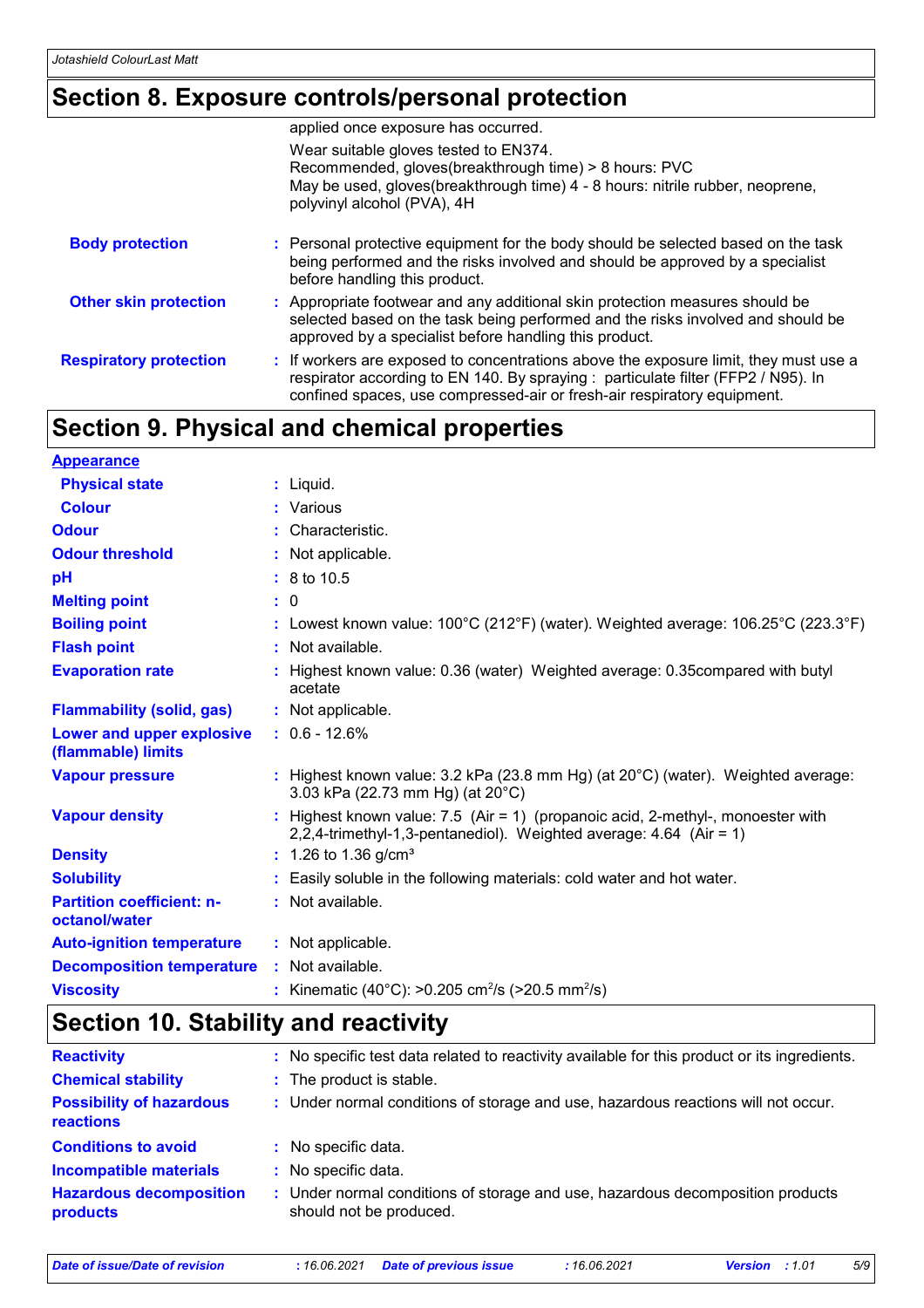### **Section 11. Toxicological information**

#### **Information on toxicological effects**

# **Acute toxicity** C(M)IT/MIT (3:1) LD50 Oral Rat 53 mg/kg - **Product/ingredient name Result Species Dose Exposure**

#### **Irritation/Corrosion**

| <b>Product/ingredient name</b>                   | Result               | <b>Species</b>                      | <b>Score</b> | <b>Exposure</b> | <b>Observation</b> |
|--------------------------------------------------|----------------------|-------------------------------------|--------------|-----------------|--------------------|
| Alcohols, C16-18 and<br>C18-unsatd., ethoxylated | Skin - Mild irritant | IMammal -<br>species<br>unspecified |              |                 |                    |

#### **Sensitisation**

| <b>Product/ingredient name</b> | <b>Route of</b><br>exposure | <b>Species</b>                    | <b>Result</b> |
|--------------------------------|-----------------------------|-----------------------------------|---------------|
| C(M) T/MIT (3:1)               | skin                        | Mammal - species  <br>unspecified | Sensitising   |

#### **Mutagenicity**

Not available.

#### **Carcinogenicity**

Not available.

#### **Reproductive toxicity**

Not available.

#### **Teratogenicity**

Not available.

#### **Specific target organ toxicity (single exposure)**

Not available.

#### **Specific target organ toxicity (repeated exposure)**

Not available.

#### **Aspiration hazard**

Not available.

#### **Information on likely routes :** Not available.

**of exposure Potential acute health effects**

| <b>Eye contact</b>  | : No known significant effects or critical hazards. |
|---------------------|-----------------------------------------------------|
| <b>Inhalation</b>   | : No known significant effects or critical hazards. |
| <b>Skin contact</b> | : No known significant effects or critical hazards. |
| <b>Ingestion</b>    | : No known significant effects or critical hazards. |

### **Symptoms related to the physical, chemical and toxicological characteristics**

| <b>Eye contact</b>  | : No specific data. |
|---------------------|---------------------|
| <b>Inhalation</b>   | : No specific data. |
| <b>Skin contact</b> | : No specific data. |
| <b>Ingestion</b>    | : No specific data. |

#### **Delayed and immediate effects as well as chronic effects from short and long-term exposure Short term exposure**

*Date of issue/Date of revision* **:** *16.06.2021 Date of previous issue : 16.06.2021 Version : 1.01 6/9*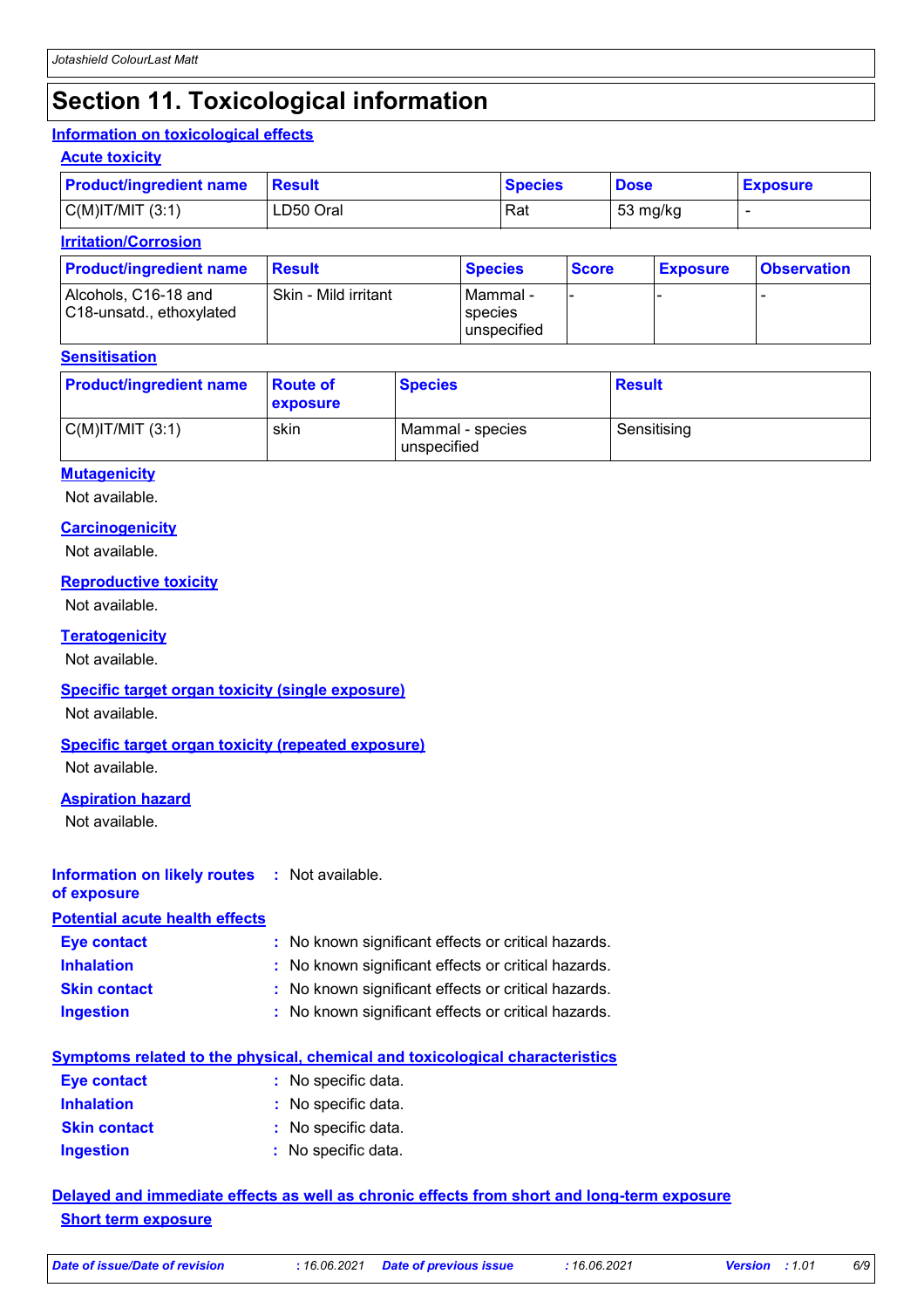### **Section 11. Toxicological information**

| <b>Potential immediate</b><br>effects             | : Not available.                                    |  |
|---------------------------------------------------|-----------------------------------------------------|--|
| <b>Potential delayed effects : Not available.</b> |                                                     |  |
| <b>Long term exposure</b>                         |                                                     |  |
| <b>Potential immediate</b><br>effects             | : Not available.                                    |  |
| <b>Potential delayed effects : Not available.</b> |                                                     |  |
| <b>Potential chronic health effects</b>           |                                                     |  |
| Not available.                                    |                                                     |  |
| <b>General</b>                                    | : No known significant effects or critical hazards. |  |
| <b>Carcinogenicity</b>                            | : No known significant effects or critical hazards. |  |
| <b>Mutagenicity</b>                               | : No known significant effects or critical hazards. |  |
| <b>Teratogenicity</b>                             | : No known significant effects or critical hazards. |  |
| <b>Developmental effects</b>                      | : No known significant effects or critical hazards. |  |
| <b>Fertility effects</b>                          | : No known significant effects or critical hazards. |  |
|                                                   |                                                     |  |

#### **Numerical measures of toxicity**

**Acute toxicity estimates**

Not available.

### **Section 12. Ecological information**

#### **Toxicity**

| <b>Product/ingredient name</b>                   | <b>Result</b>            | <b>Species</b>                             | <b>Exposure</b> |
|--------------------------------------------------|--------------------------|--------------------------------------------|-----------------|
| Alcohols, C16-18 and<br>C18-unsatd., ethoxylated | Acute LC50 1.3 mg/l      | Fish                                       | 96 hours        |
| $C(M)$ IT/MIT $(3:1)$                            | Acute EC50 0.048 mg/l    | Algae - Pseudokirchneriella<br>subcapitata | 72 hours        |
|                                                  | Acute EC50 0.0052 mg/l   | Algae - Skeletonema costatum               | 48 hours        |
|                                                  | Acute EC50 0.1 mg/l      | Daphnia - Daphnia magna                    | 48 hours        |
|                                                  | Acute LC50 0.22 mg/l     | Fish - Oncorhynchus mykiss                 | 96 hours        |
|                                                  | Acute NOEC 0.00064 mg/l  | Algae - Skeletonema costatum               | 48 hours        |
|                                                  | Chronic NOEC 0.0012 mg/l | Algae - Pseudokirchneriella<br>subcapitata | 72 hours        |
|                                                  | Chronic NOEC 0.004 mg/l  | Daphnia - Daphnia magna                    | 21 days         |
|                                                  | Chronic NOEC 0.098 mg/l  | Fish - Oncorhynchus mykiss                 | 28 days         |

#### **Persistence and degradability**

| <b>Product/ingredient name</b> | <b>Aquatic half-life</b> | <b>Photolysis</b> | Biodegradability |
|--------------------------------|--------------------------|-------------------|------------------|
| $C(M)$ IT/MIT $(3:1)$          |                          |                   | Not readily      |

#### **Bioaccumulative potential**

| <b>Product/ingredient name</b>                   | <b>LogP</b> <sub>ow</sub> | <b>BCF</b> | <b>Potential</b> |
|--------------------------------------------------|---------------------------|------------|------------------|
| Alcohols, C16-18 and<br>C18-unsatd., ethoxylated | 4.2                       |            | high             |
| C(M) T/MIT (3:1)                                 |                           | 3.16       | low              |

#### **Mobility in soil**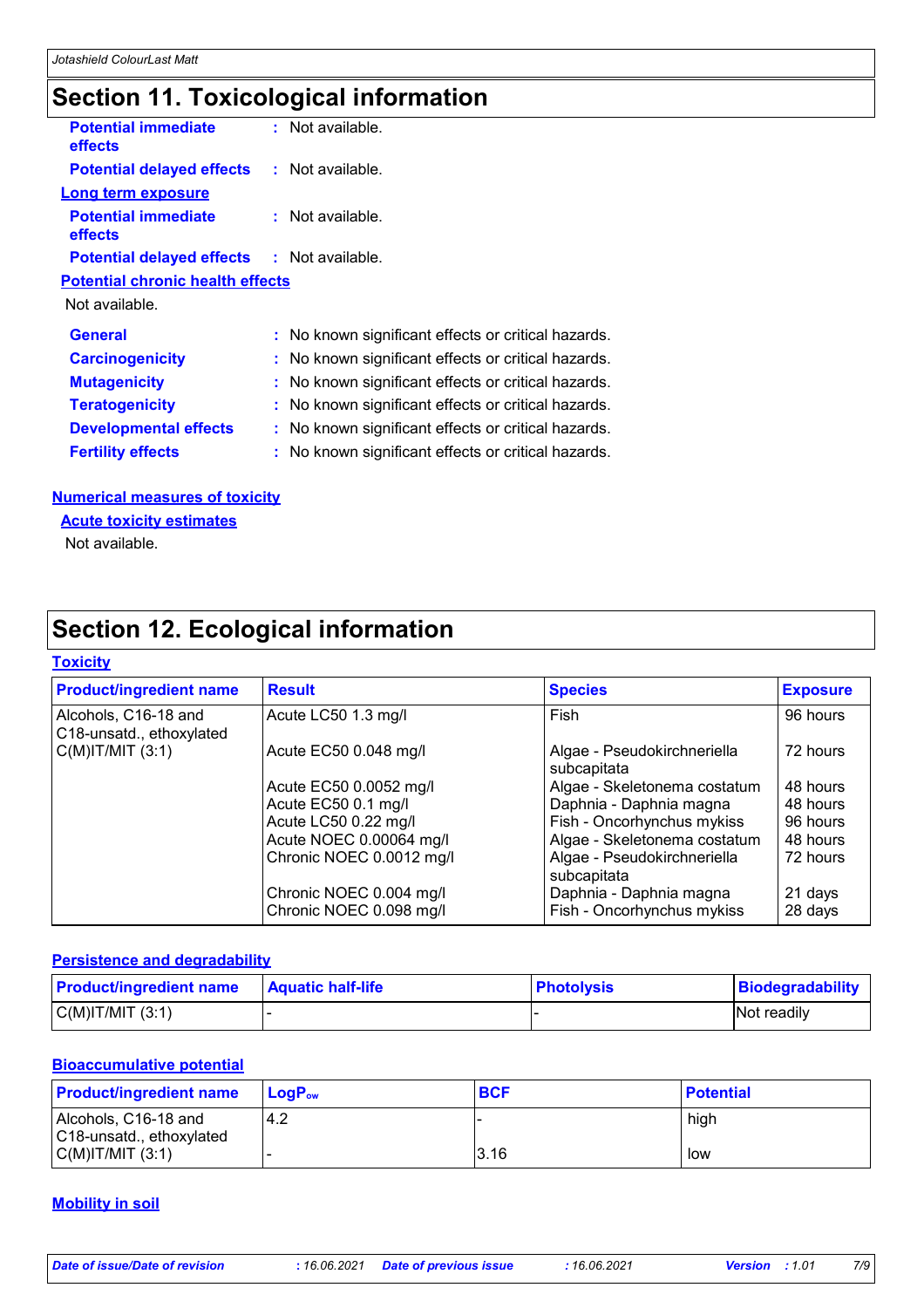### **Section 12. Ecological information**

**Soil/water partition coefficient (K**<sub>oc</sub>)

**:** Not available.

**Other adverse effects** : No known significant effects or critical hazards.

### **Section 13. Disposal considerations**

The generation of waste should be avoided or minimised wherever possible. Disposal of this product, solutions and any by-products should at all times comply with the requirements of environmental protection and waste disposal legislation and any regional local authority requirements. Dispose of surplus and nonrecyclable products via a licensed waste disposal contractor. Waste should not be disposed of untreated to the sewer unless fully compliant with the requirements of all authorities with jurisdiction. Waste packaging should be recycled. Incineration or landfill should only be considered when recycling is not feasible. This material and its container must be disposed of in a safe way. Care should be taken when handling emptied containers that have not been cleaned or rinsed out. Empty containers or liners may retain some product residues. Avoid dispersal of spilt material and runoff and contact with soil, waterways, drains and sewers. **Disposal methods :**

### **Section 14. Transport information**

|                                      | <b>ADR/RID</b> | <b>IMDG</b>    | <b>IATA</b>    |
|--------------------------------------|----------------|----------------|----------------|
| <b>UN number</b>                     | Not regulated. | Not regulated. | Not regulated. |
| <b>UN proper</b><br>shipping name    | ٠              |                |                |
| <b>Transport hazard</b><br>class(es) | $\blacksquare$ |                |                |
| <b>Packing group</b>                 | $\blacksquare$ | $\blacksquare$ | ۰              |
| <b>Environmental</b><br>hazards      | No.            | No.            | No.            |
| <b>Additional</b><br>information     | ۰              |                |                |

**Special precautions for user Transport within user's premises:** always transport in closed containers that are **:** upright and secure. Ensure that persons transporting the product know what to do in the event of an accident or spillage.

**Transport in bulk according :** Not available. **to IMO instruments**

### **Section 15. Regulatory information**

**Safety, health and environmental regulations specific for the product :** No known specific national and/or regional regulations applicable to this product (including its ingredients).

#### **International regulations**

#### **Chemical Weapon Convention List Schedules I, II & III Chemicals**

Not listed.

#### **Montreal Protocol**

Not listed.

**Stockholm Convention on Persistent Organic Pollutants**